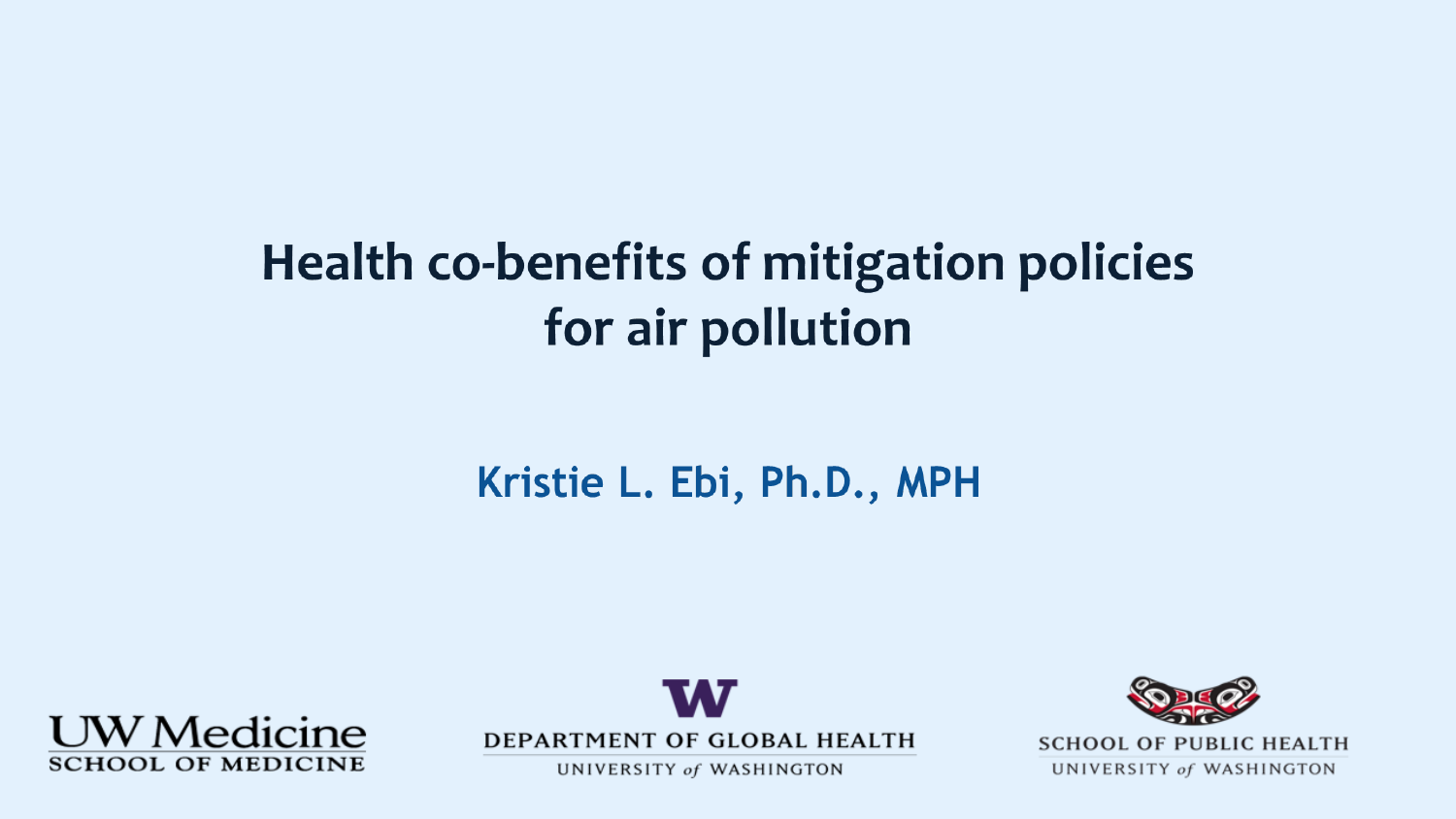

#### **IPCC 2007**

*There is high agreement and much evidence that mitigation actions can result in nearterm co-benefits (e.g. improved health due to reduced air pollution) that may offset a substantial fraction of mitigation costs*

*Examples of actions with co-benefits include improved energy efficiency and cleaner energy sources, leading to reduced emissions of health-damaging, climate-altering air pollutants …*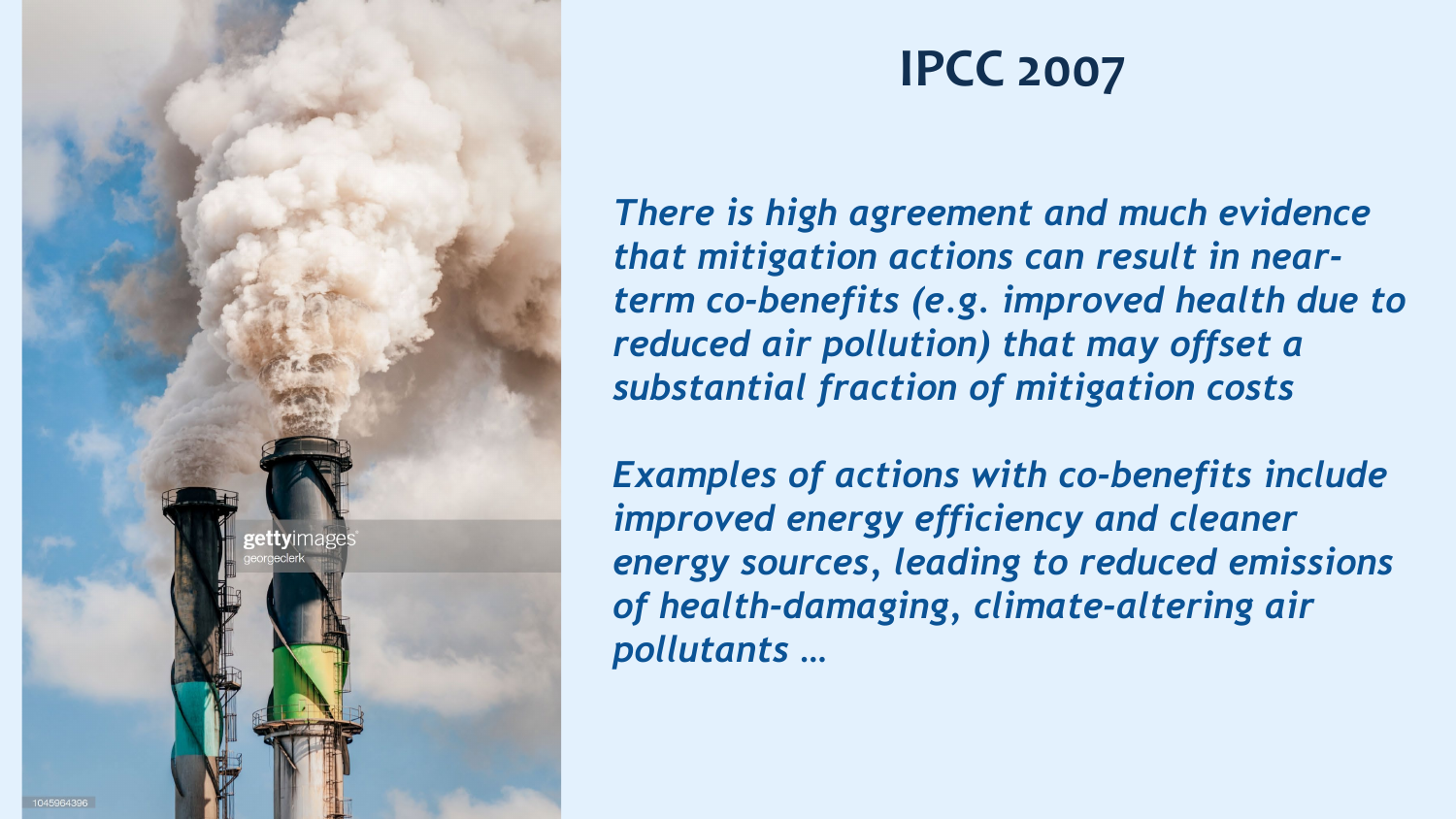## **Two basic approaches to define scenario for health co-benefits study**



- **Emissions-focused typical of studies of air quality**
- **Behavior-focused typical of studies of transport and diet Chang et al. 2017**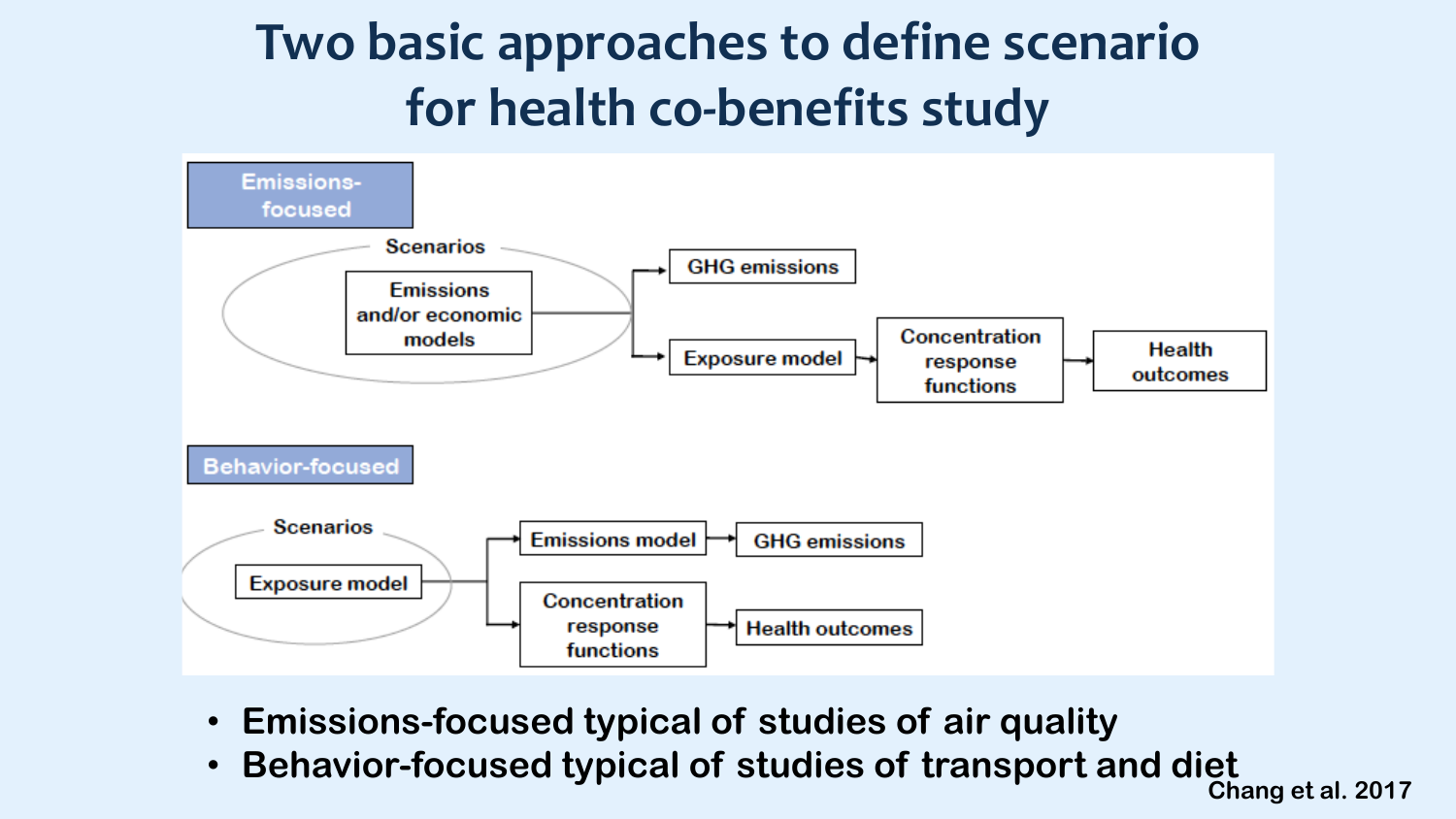**Impacts of old and new coal - and natural gas fired units on PM2.5 concentrations in US** 

shut-down of coal-fired units **associated with an average reduction of 0.5 ug/m3**

**decommissioning of 334 coal fired units at 138 facilities associated with an estimated 26,610 lives saved over 2005 - 2016**



**Burney 2020**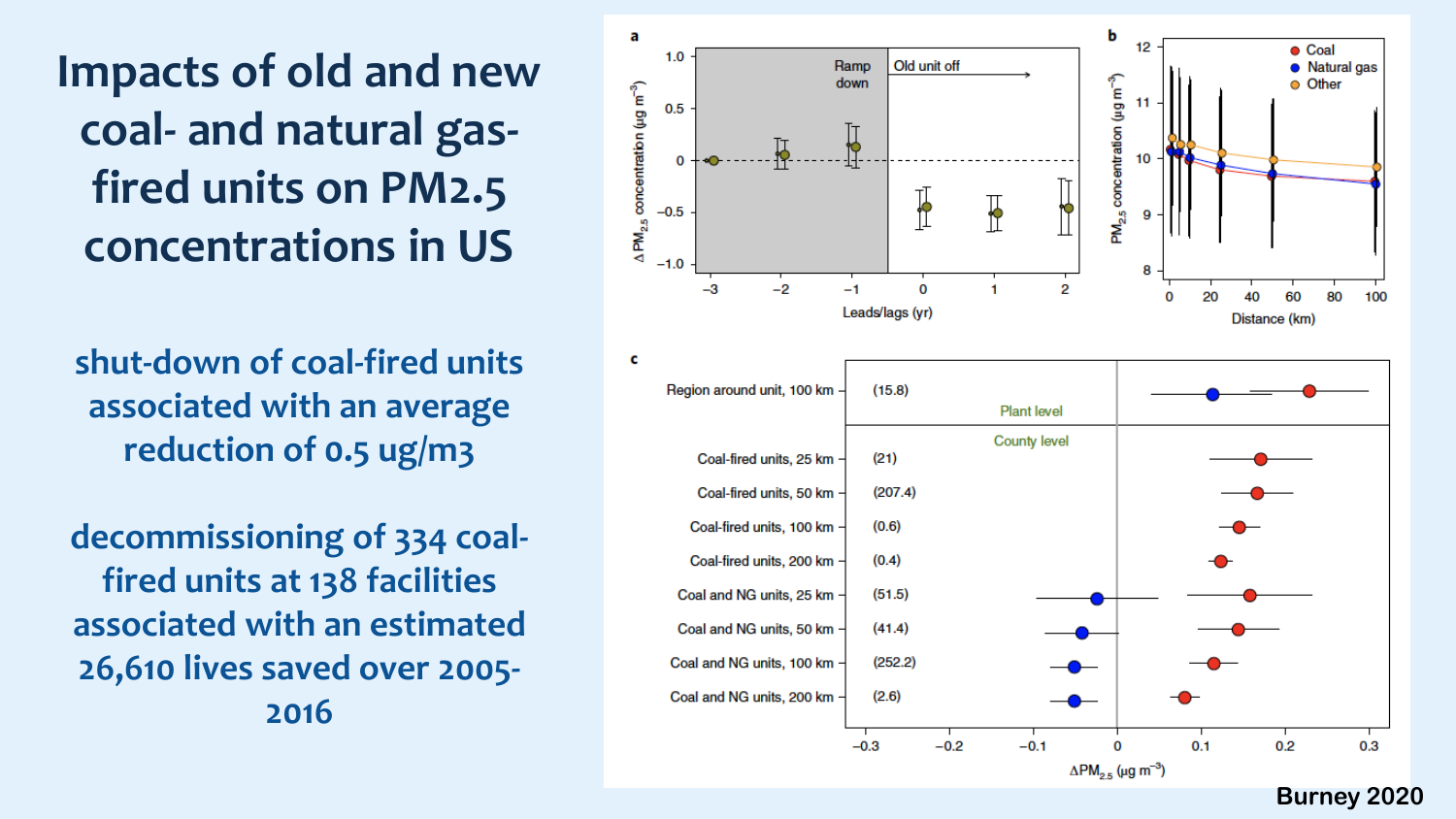

- **Combatting climate change can reduce air pollution by reducing the climate penalty on air quality and by reducing co-emitted air pollutants**
	- **Power plants, certain industrial processes, mobile sources, & agricultural activities are sources of GHG emissions**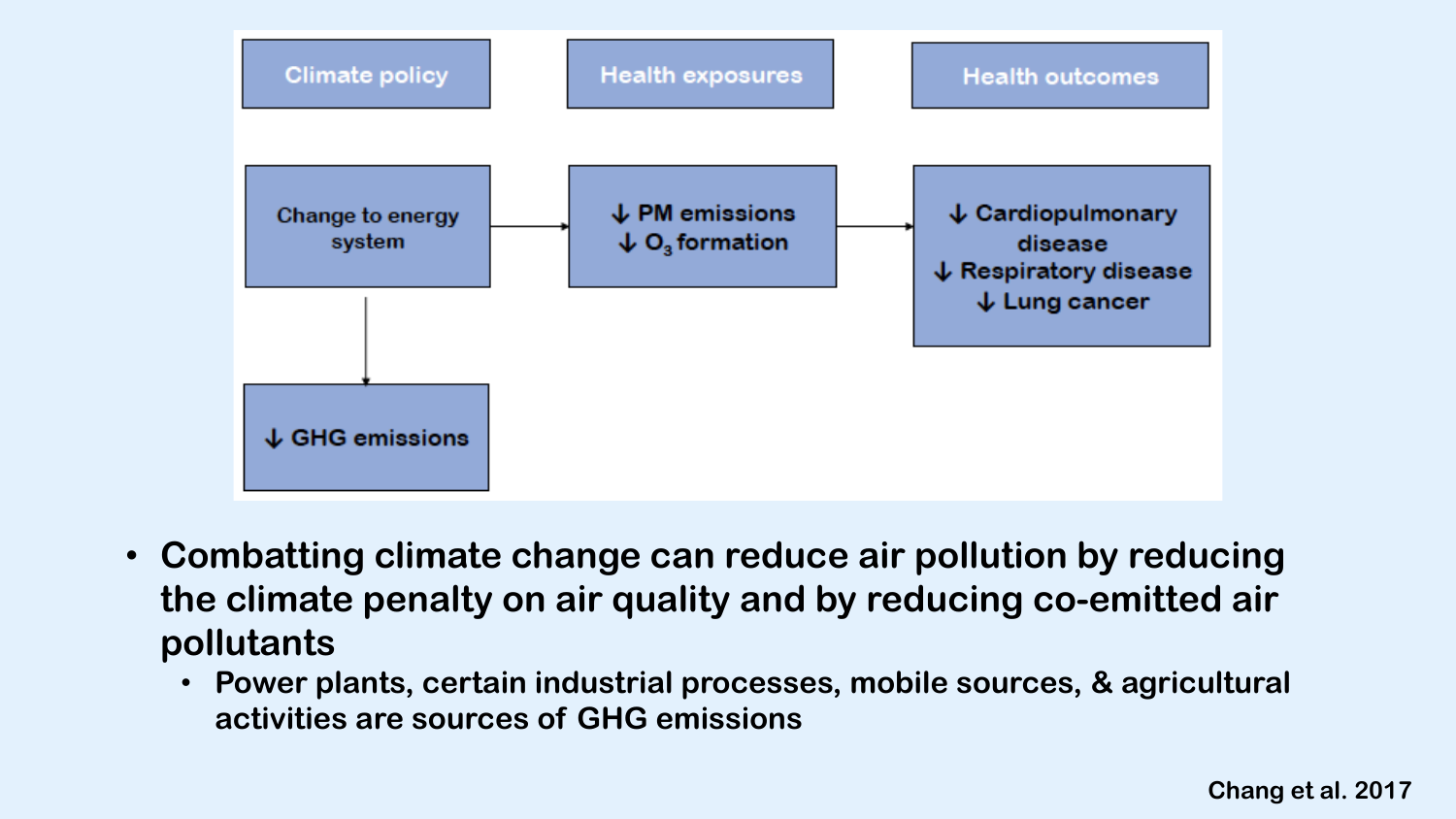# **5th Assessment Report (AR5; 2014)**

- *Mitigation scenarios reaching about 450 to 550 ppm CO2-eq by 2100 show reduced costs for achieving air quality and energy security objectives, with significant co-benefits for human health, ecosystem impacts, and sufficiency of resources and resilience of the energy system*
- *The benefits of reduced impacts to health and ecosystems associated with major cuts in air pollutant emissions are particularly high where currently legislated and planned air pollution controls are weak*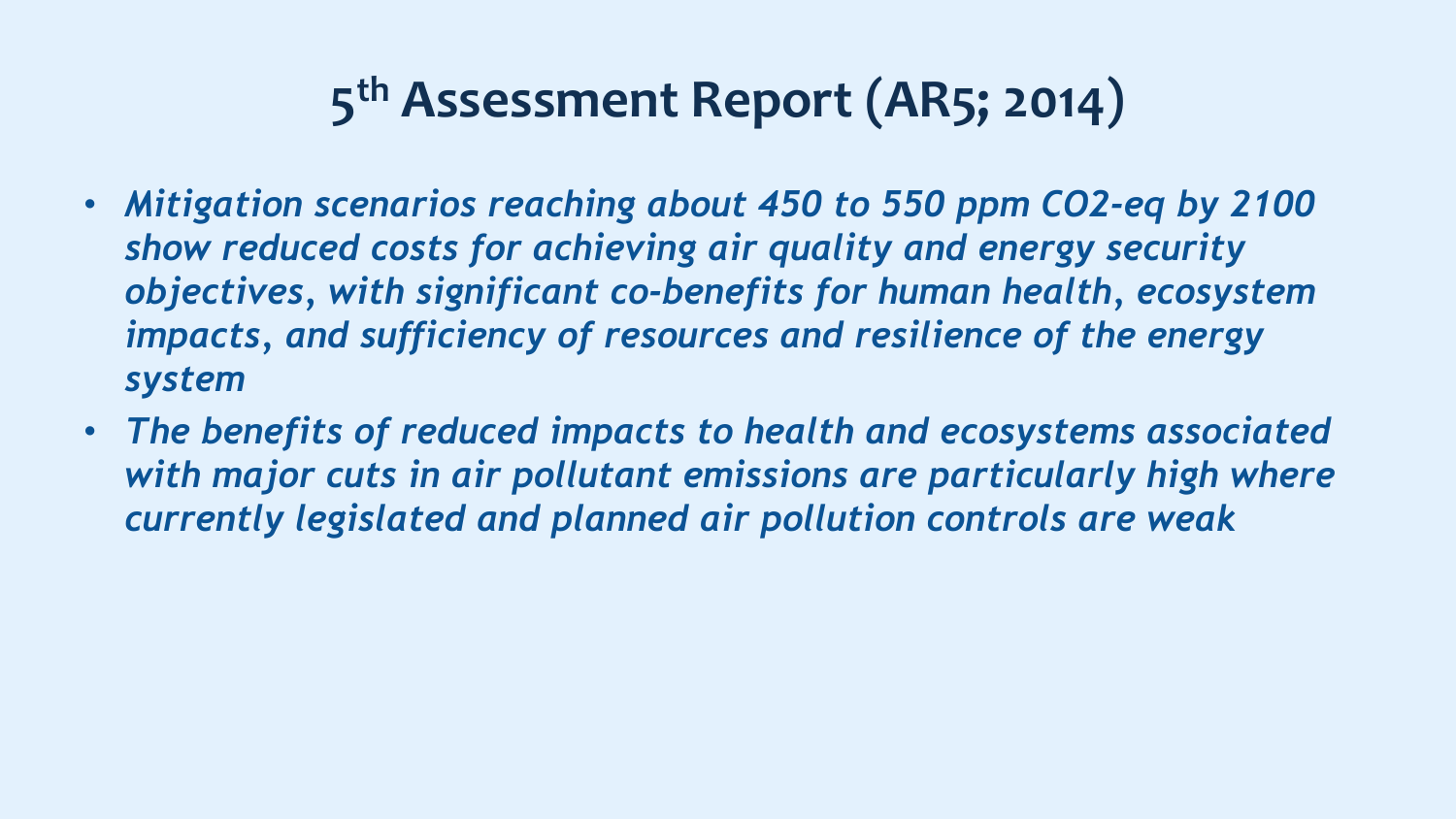

- **The proportion of emissions accounted for by transportation increases as more renewable energy is used in other sectors**
	- **Road transport responsible for about 36% of GHG emissions in California and 40% in New Zealand**
- **12 studies**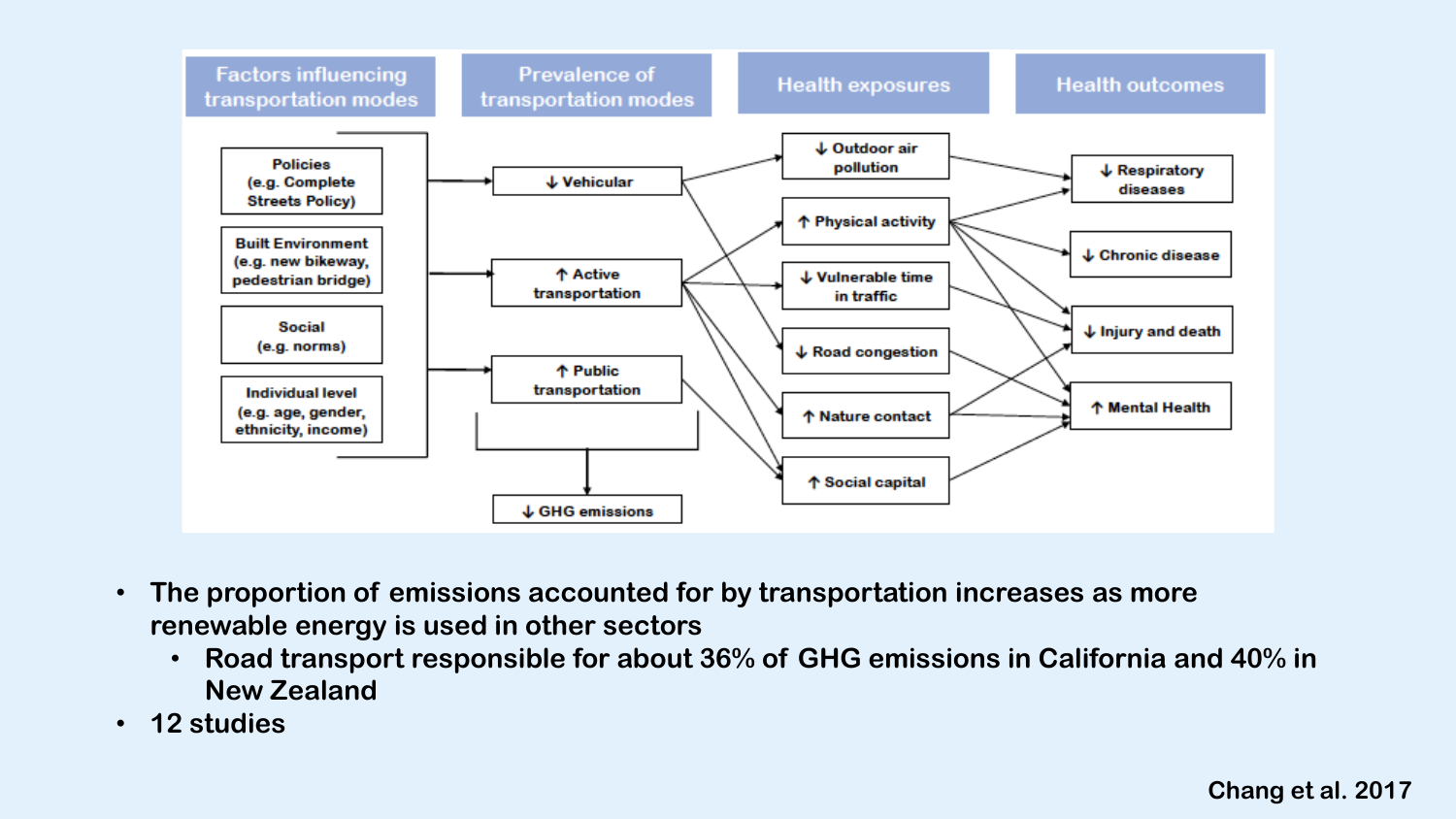### **Promoting bicycling as active transport in Stockholm**



- Air pollution exposure change among additional bicyclists Air pollution exposure change among current bicyclists - Air pollution exposure change within the population Physical activity - Traffic injuries

Figure 2 Estimated yearly expenditure averted (in millions) in the healthcare sector due to increased physical activity, change in air pollution concentrations and risk of traffic injuries.

#### **Kriit et al. 2019**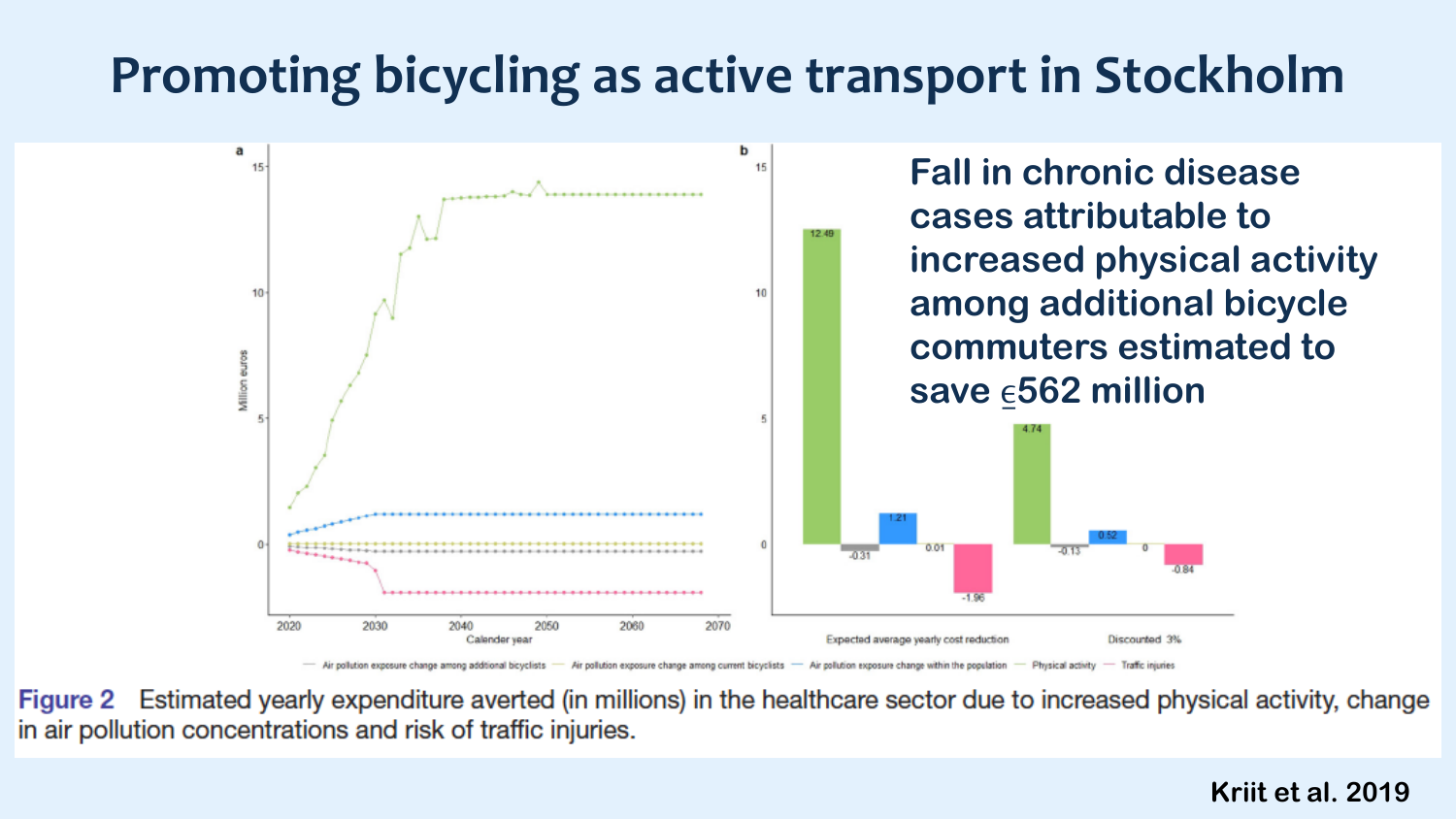

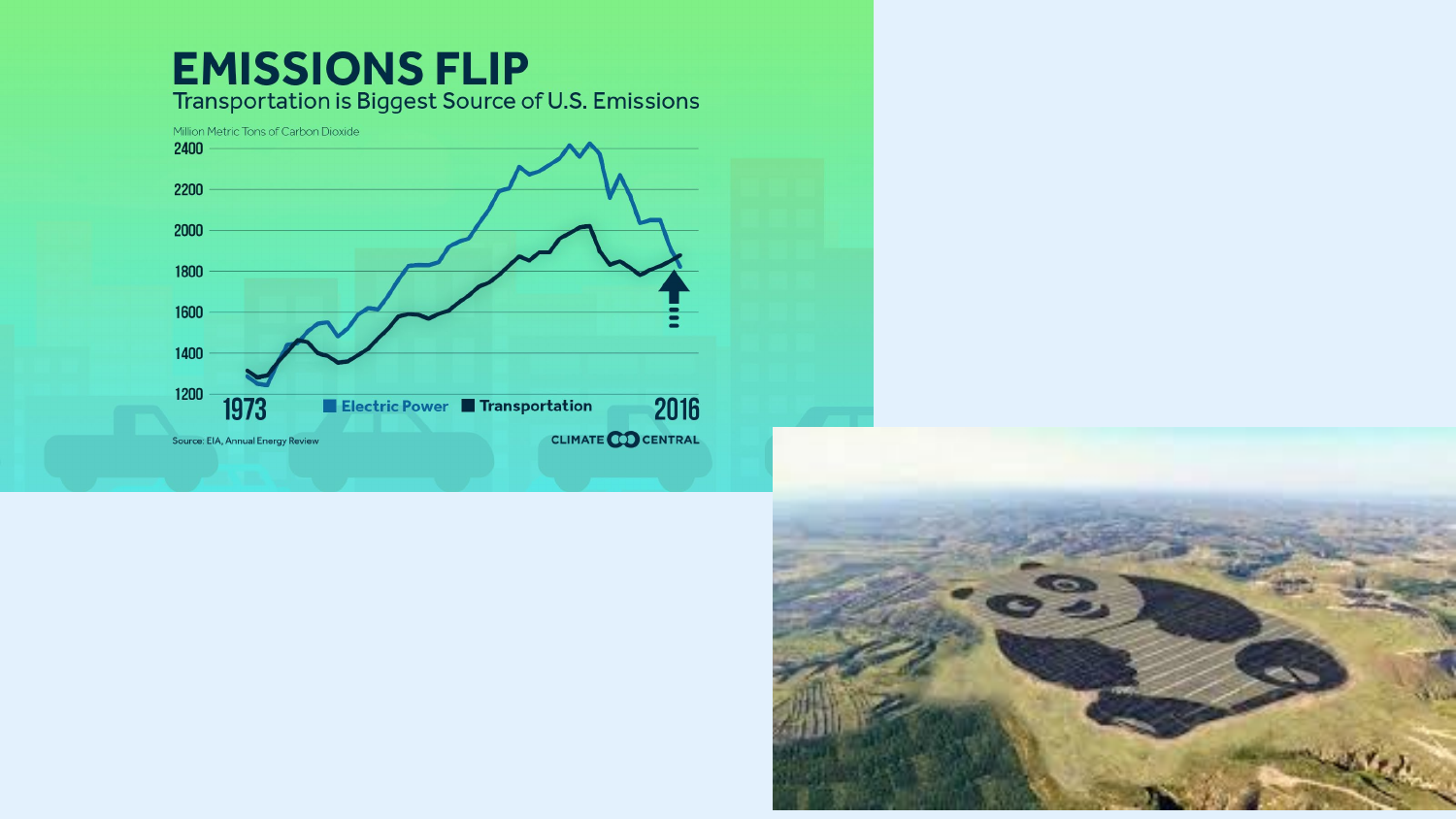# **IPCC SR1.5**

- *The reduction of short-lived climate pollutants such as methane, aerosols black carbon, and co-emissions from vehicles provides health co-benefits by reducing air pollution and avoiding premature death*
- *This in turn enhances the institutional and sociocultural feasibility of such actions*
- *Interventions to reduce black carbon, for example, offer tangible local air quality benefits increasing the likelihood of local public support*
- *Most foreseeable climate policies, however, only slightly limit some sources of short-lived climate pollutants like traditional biomass indicating health benefits could be limited*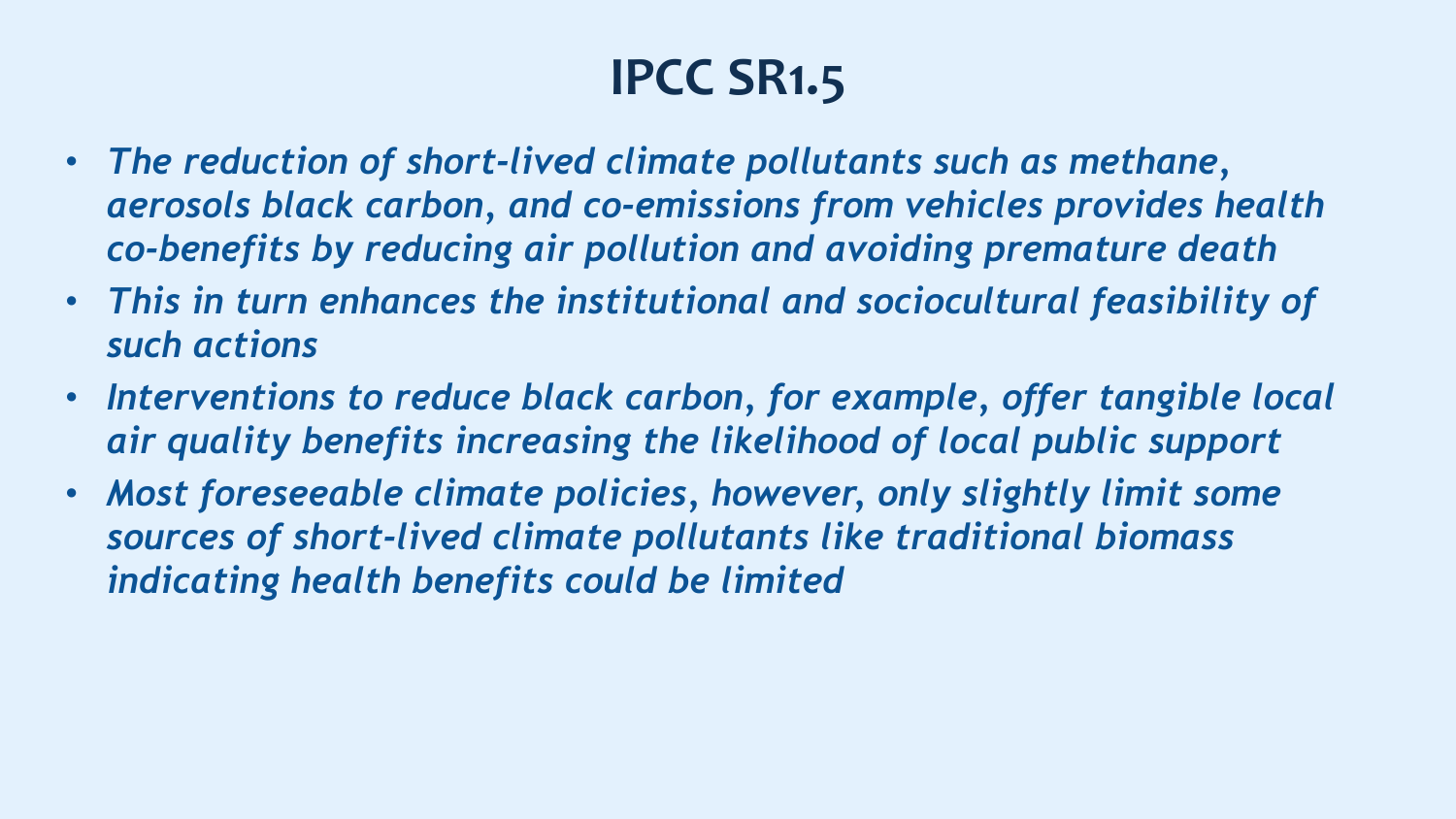#### **Conclusions**

- **Most studies indicate significant, nearer term, local ancillary health benefits providing impetus for policy uptake & net cost savings**
- **However, studies are more suited to describing the interaction of climate policy & health & the magnitude of potential outcomes than to providing specific accurate estimates of health co-benefits**
- **Greater consistency in selected modeling choices across the health co-benefits of climate mitigation research could facilitate evaluation of mitigation options particularly as they apply to the NDCs & promote policy uptake**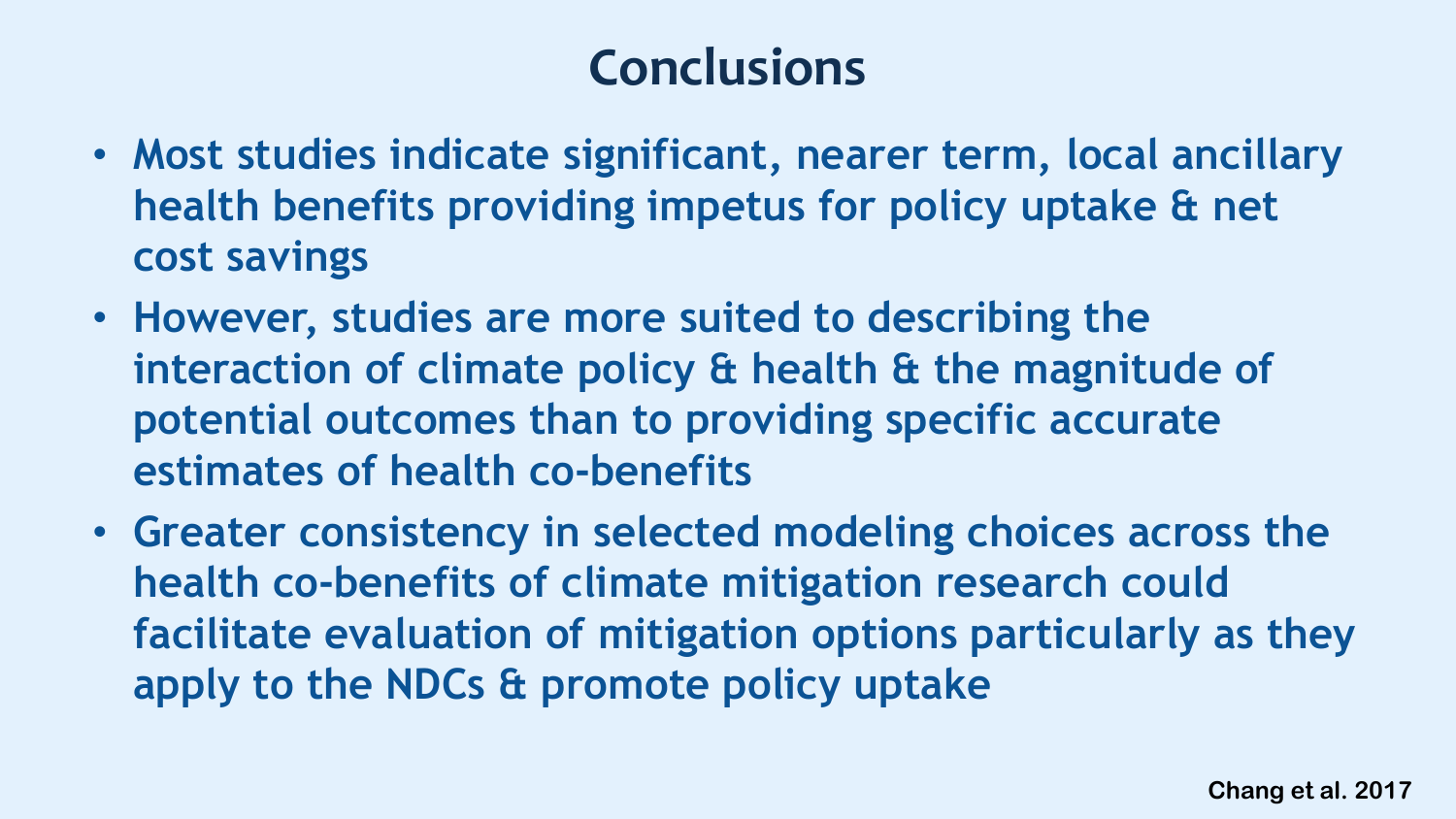#### **EU Green New Deal**